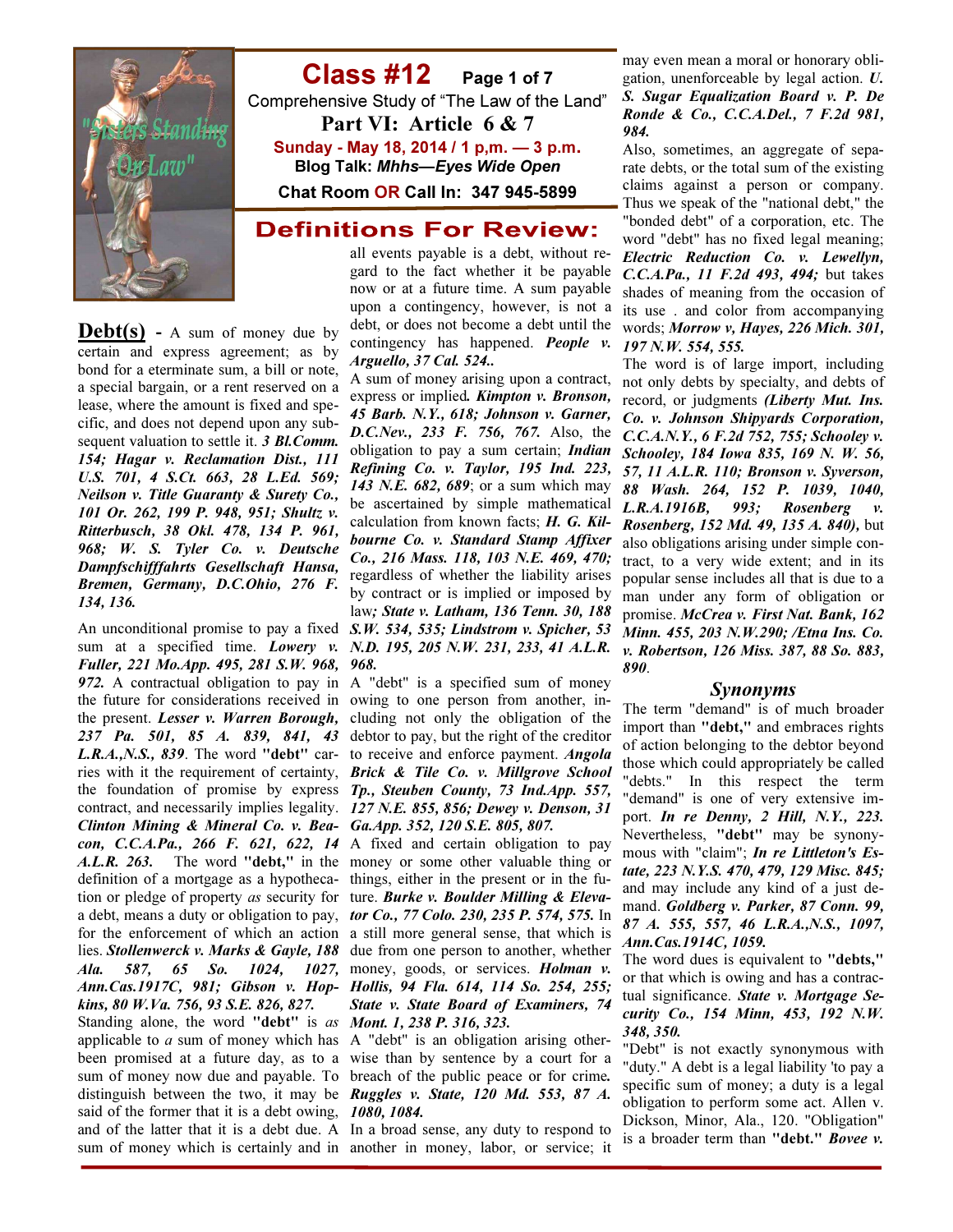

 $Class #12$ — Page 2 of 7 Comprehensive Study of The Law of the Land Part VI: Article 6 & 7 Sunday, May 18, 2014 1 p,m. — 3 p.m Blog Talk: Mhhs—Eyes Wide Open Chat Room OR Call In: 347 945-5899

Lindstrom v. Spicher, 53 N.D. 195, 205 369. N.W. 231, 233, 41 A.L.R. 968; In re In English practice. The term has been always observed. In re Presly's Estate, Moorehead's Estate, 289 Pa. 542, 137 appropriated to denote a contract en- 113 Okl. 160, 240 P. 89, 90. It is a rela-A. 802, 806, 52 A.L.R. 1251.

The words "debt" and "liability" are intention of binding or charging her Borner v. Larson, 70 N. D. 313, 293 not necessarily synonymous. As applied separate estate, or, with stricter accu-N.W. 836, 839. to the pecuniary relations of parties, racy, a promise which in the case of a liability is a term of broader significance than debt. Coulter Dry Goods Co. v. Wentworth, 171 Cal. 500, 153 P. 939, 940. Liability is responsibility; the state of one who is bound in law and justice to do something which may be dispositions or appointments *pro tanto* basic principles to which its internal life enforced by action. This liability may arise from contracts either express or statute rendering national bank stock-ernment, and regulating, distributing, implied, or in consequence of torts com-holders liable to assessment in order to and limiting the functions of its differmitted. McElfresh v. Kirkendall, 36 discharge an "engagement" of the bank, ent departments, and prescribing the Iowa 226.

"Liability" ordinarily means an obligadebt. Irving Bank-Columbia Trust Co. v. New York Rys. Co., D.C.N.Y., 292 F. 429, 433. Yet "debt" may sometimes L.Ed. 1042. include various kinds of liabilities. See Allen v. Cosmopolitan Trust Co., 247 Mass. 334, 142 N. E. 100, 103; Carroll v. Bowling, 151 Md. 59, 133 A. 851, which he bore no prior relation, col-854.

### In General

Active debt. One due to a person. Used in the civil law. Ancestral debt. One of an ancestor which the law compels the heir to pay. Watkins v. Holman, 16 Pet. 25, 10 L.Ed. 873; A. & E. Encyc.

**Engagement(s)** – In French law. A contract. The obligation arising from a *quasi* contract.

The terms "obligation" either on the part of the obligor or the *Misc.* 290. Though legal adoption may

Boyle, 25 Colo.App. 165, 136 P. 467, obligee, (article 1370.) An engagement mous with "legitimation," which refers 469. Every obligation is not a debt, to do or omit to do something amounts to persons of the same blood. Blythe v. though every debt is an obligation. to a promise. Rue v. Rue, 21 N.J.Law, Ayres, 96 Cal. 532, 31 P. 915, 19

tion which may or may not ripen into a *Oppenheimer v. Harriman Nat. Bank* ment deriving its whole authority from tered into by a married woman with the tionship artificially created by statute. person sui juris would be a contract, but in the case of a married woman is not a and fundamental law of a nation contract, because she cannot bind her-or state, which may be written or self personally, even in equity. Her en-unwritten, establishing the character and gagements, therefore, merely operate as conception of its government, laying the of her separate estate. Sweet. Under is to be conformed, organizing the govthe quoted word includes all pecuniary extent and manner of the exercise of liabilities and obligations of the bank. sovereign powers. A charter of govern-& Trust Co. of City of New York, N.Y., the governed. Fairhope Single Tax 57 S.Ct. 719, 723, 301 U.S. 206, 81 Corporation v. Melville, 193 Ala. 289,

"engagement" are said to be synony-purely civil, of paternity and filiation. 6 mous,  $(17$  Toullier, no. 1;) but the Code Demol.  $S<sub>1</sub>$ ; Grimes v. Grimes, 207 seems specially to apply the term N.C. 778, 178 S.E. 573. The relation "engagement" to those obligations thereby created is a statutory status, not which the law imposes on a man with- a contractual relation. Caruso v. out the intervention of. Any contract, *Caruso*, 13 N.Y.S.2d 239, 241, 175 Adoption - The taking and receiving as one's own that to orable or otherwise. *Davies v. Lahann*, Novel Constitutions of Justinian; the C.C.A.N.M., 145 F.2d 656, 659. The act Constitutions of Clarendon. of one who takes another's child into his own family, treating him as his own, and giving him all the rights and duties of his own child. See In re Chambers' Estate, 183 N.Y.S. 526, 528, 112 Misc. **551. sin** manner provided by and with consequences specified in statute. Fisher v. Robison, 329 Pa. 305, 198 A. 81, 82. A. juridicial act creating beand tween two persons certain relations,

confer on person adopted rights of actual relationship of child, simple "adoption" extends only to his treatment as member of the household. Shepherd v. Sovereign Camp, W.O.W., 166 Va. 488, 186 S.E. 113, 116. See, also, Adopt. Adoption, properly speaking, refers only to persons who are strangers in blood, In re Lund's Estate, Cal.App., 148 P.2d 709, 711. And is not synony-L.R.A. 40. But this distinction is not

**Constitution**  $-$  The organic 69 So. 466, 470. See, also, Browne v. City of New York, 213 App. Div. 206, 211 N.Y.S. 306.

In a more general sense, any fundamental or important law or edict; as the

In American law. The written instrument agreed upon by the people of the Union or of a particular state, as the absolute rule of action and decision for all departments and officers of the government in respect to all the points covered by it, which must control until it shall be changed by the authority which established it, and in opposition to which any act or ordinance of any such department or officer is null and void. Cooley, Const. Lim. 3.

**Confedration**  $-$  A league or compact for mutual support, particularly of princes, nations, or states.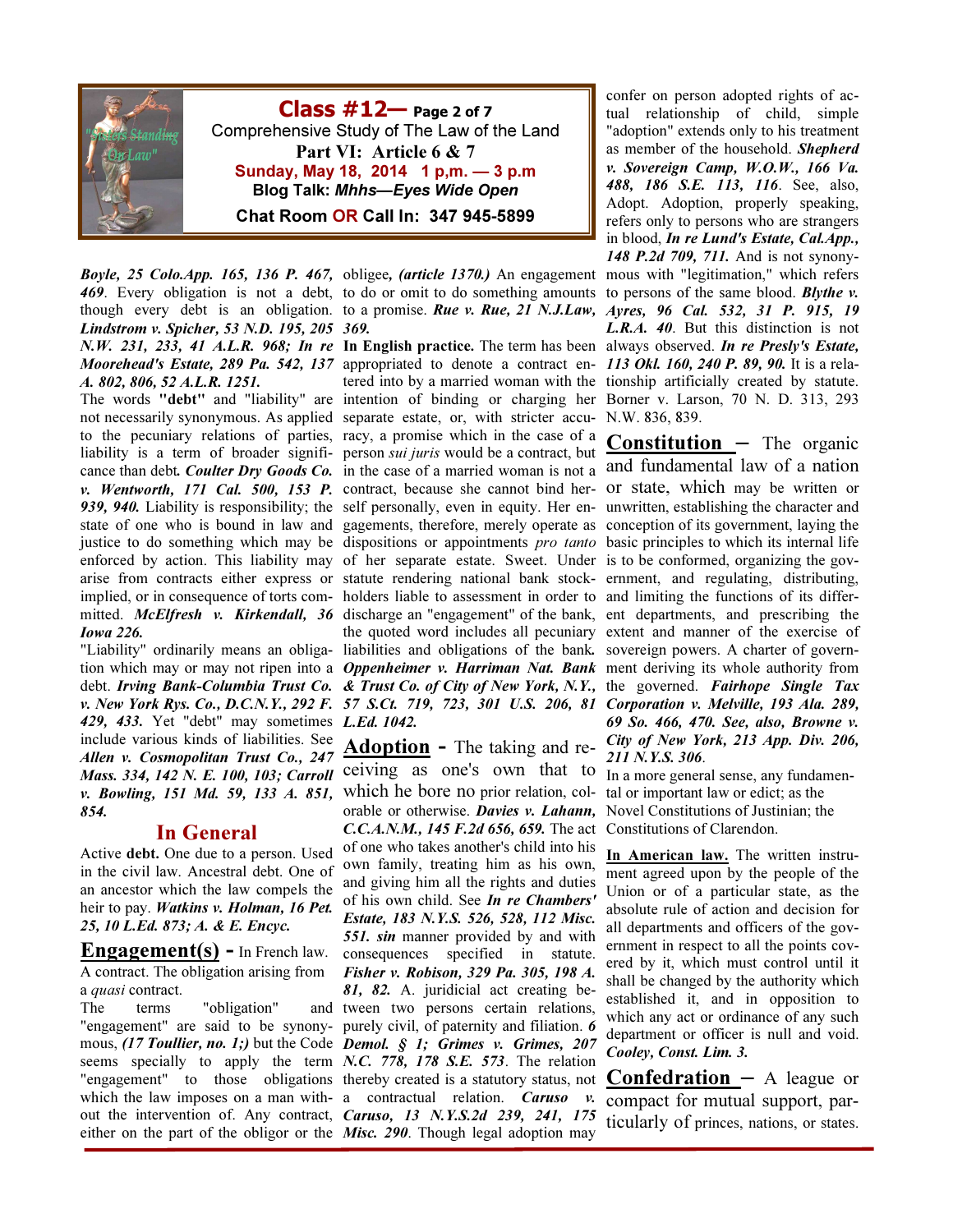

 $Class #12$ — Page 3 of 7 Comprehensive Study of The Law of the Land Part VI: Article 6 & 7 Sunday, May 18, 20, 2014 1 p,m. — 3 p.m Blog Talk: Mhhs—Eyes Wide Open Chat Room OR Call In: 347 945-5899

Such was the colonial government during the Revolution.

**Pursuance**  $-$  A following after or following out; line in accordance with or by reason of something; conformable; in accordance; agreeably, conformably; a carrying out or with effect, the act of executing; that which is pursuant; consequence; acting or done in consequence or in prosecution of anything; hence, agreeable. Suppiger v. Enking, 60 Idaho 292, 91 P.2d 362, 366.

 $Treaty(ies)$  – International Law

- A compact made between two or more independent nations with a view to the public welfare. Louis Wolf & Co. v. United States, Cust. & Pat.App., 107 F.2d 819, 827; United States v. Belmont, N.Y., 57 S.Ct. 758, 761, 301 U.S. 324, 81 L. Ed. 1134.

An agreement, league, or contract between two or more nations or sovereigns, formally signed by commissioners properly authorized, and solemnly ratified by the several sovereigns or the supreme power of each state. Edye v. Robertson, 5 S.Ct. 247, 112 U.S. 580, 28 L.Ed. 798; Ex parte Ortiz, C.C.Minn., 100 F. 962; Charlton v. Kelly, 33 S.Ct. 945, 954, 29 S.Ct. 447, 57 L.Ed. 1274, 46 L.R.A., N.S., 397.

A "treaty" is not only a law but also a contract between two nations and must, if possible, be so construed as to give full force and effect to all its parts. United States v. Reid, C.C.A.Or., 73 F.2d 153, 155. Personal treaties relate exclusively to the persons of the contracting sovereigns, such as family alliances, and treaties guaranteeing the throne to a particular sovereign and his family. As they relate to the persons, they expire of course on the death of the sovereign or the extinction of his family. With the advent of constitutional government in Europe these treaties have lost their importance. Real treaties relate solely to the subject-matters of the convention, independently of the persons of the contracting parties, and continue to

bind the state, although there may be changes in its constitution or in the persons of its rulers. Boyd's Wheat. Int. Law § 29.

#### Private Law

The discussion of terms which immediately precedes the conclusion of a contract or other transaction. A warranty on the sale of goods, to be valid, must be made during the "treaty" preceding the sale. Chit. Cont. 419; Sweet.

Authority – Permission. People v. Howard, 31 Cal.App. 358, 160 P. 697, 701. Control over, jurisdiction. State v. Home Brewing Co. of Indianapolis, 182 Ind. 75, 105 N.E. 909, 916. Often synonymous with power. State v. District Court of Eighth Judicial Dist. in and for Natrona County, 33 Wyo. 281, 238 P. 545, 548. The power delegated by a principal to his agent. Clark v. Griffin, 95 N.J.Law, 508, 113 A. 234, 235. The lawful delegation of power by one person to another. Rucks-Brandt Const. Co. v. Price, 165 Oki. 178, 23 P.2d 690, 692. Power of agent to affect legal relations of principal by acts done in accordance with principal's manifestations of consent to agent. In re Fitzpatrick's Estate, Sur., 17 N.Y.S.2d 280, 288.

 $Shall - As used in statutes, con$ tracts, or the like, this word is generally imperative or mandatory. McDunn v. Roundy, 191 Iowa, 976, 181 N. W. 453, 454; Bay State St. Ry. Co. v. City of Woburn, 232 Mass. 201, 122 N.E. 268; U. S. v. Two Hundred and Sixty-Seven Twenty-Dollar Gold Pieces, D.C.Wash., 255 F. 217, 218; Baer v. Gore, 79 W.Va. 50, 90 S.E. 530, 531, L.R.A.1917B, 723.

In common or ordinary parlance, and in its ordinary signification, the term "shall" is a word of command, and one which has always or which must be given a compulsory meaning; as denoting obligation. It has a peremptory meaning, and it is generally imperative or mandatory. It has the invariable sig-

nificance of excluding the idea of discretion, and has the significance of operating to impose a duty which may be enforced, particularly if public policy is in favor of this meaning, or when addressed to public officials, or where a public interest is involved, or where the public or persons have rights which ought to be exercised or enforced, unless a contrary intent appears. People v. O'Rourke, 124 Cal. App. 752, 13 P.2d 989, 992.

But it may be construed as merely permissive or directory, (as equivalent to "may,") to carry out the legislative intention and in cases where no right or benefit to any one depends on its being taken in the imperative sense, and where no public or private right is impaired by its interpretation in the other sense. Spaulding & Kimball v. ;Etna Chemical Co., 98 Vt. 169, 126 A. 588, 589; Wisdom v. Board of Sup'rs of Polk County, 236 Iowa 669, 19 N.W.2d 602, 607, 608. Also, as against the government, it is to be construed as "may," unless a contrary intention is manifest. Cairo & Fulton R. Co. v. Hecht, 95 U.S. 170, 24 L.Ed. 423. Although the word usually denotes an obligation, it also implies an element of futurity. Cunningham v. Long, 125 Me. 494, 135 A. 198, 200; Hemsley v. McKim, 119 Md. 431, 87 A. 506, 511.

**Bound**  $-$  As an *adjective*, denotes the condition of being constrained by the obligations of a bond or a covenant.

Contrary – Against; opposed or in opposition to; in conflict with.

**Ratification**  $-$  In a broad sense, the confirmation of a previous act done either by the party himself or by another; confirmation of a voidable act. Story, Ag. §§ 250, 251; 2 Kent, Comm. 237; Norton v. Shelby County, 6 S.Ct. 1121, 118 U.S. 425, 30 L.Ed. 178; Gallup v. Fox, 30 A. 756, 64 Conn. 491. The affirmance by a person of a prior act which did not bind him, but which was done or professedly done on his account, whereby the act, as to some or all persons, is given effect as if originally authorized by him. Goldfarb v. Reicher, 112 N.J.L. 413, 171 A. 149, 151; The adoption by one, as binding upon himself, of an act done in such relations that he may claim it as done for his benefit, although done under such circumstances as would not bind him except for his subsequent assent. Samstag & Hilder Bros. v. Ottenheimer & Weil, 90 Conn.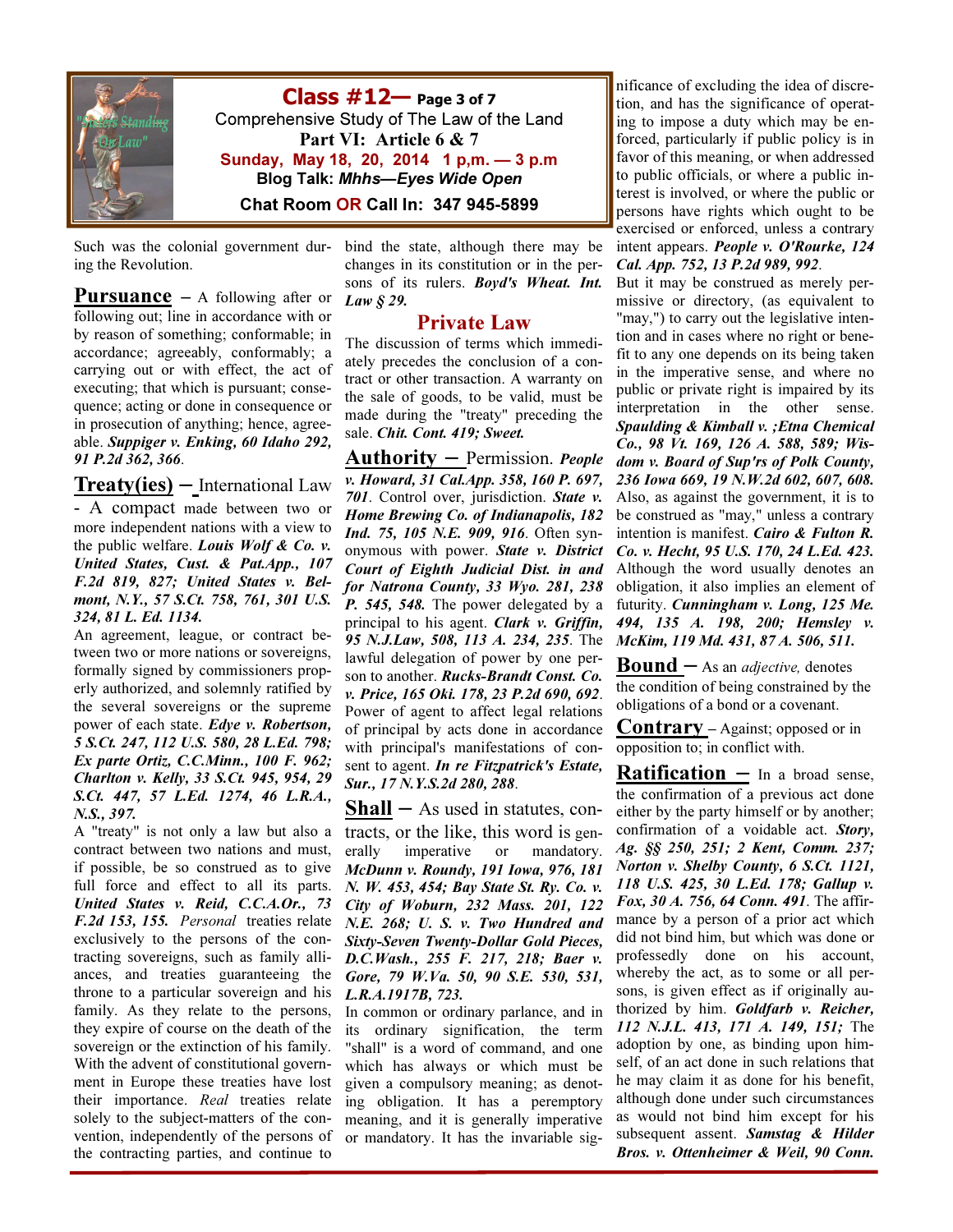

 $Class #12$ — Page 4 of 7 Comprehensive Study of The Law of the Land Part VI: Article 6 & 7 Sunday May 18, 2014 1—3 p.m. Blog Talk: MHHS Eyes Wide Open Chat Room OR Call In: 347 945-5899

475, 97 A. 865, 867; It is equivalent to a previous authorization and relates back to time when act ratified was done, except where intervening rights of third persons are concerned. Petray v. First Nat. Bank, 92 Cal.App. 86, 267 P. 711, 713.

In the law of principal and agent, the adoption and confirmation by one person with knowledge of all material facts, of an act or contract performed or entered into in his behalf by another who at the time assumed without authority to act as his agent. Maryland Casualty Co. v. First State Bank of Dewar, 101 Okl. 71, 223 P. 701, 705; Gould v. Maine Farmers' Mut. Fire Ins. Co., 114 Me. 416, 96 A. 732, 734, L.R.A.1917A, 604. Ratification of transaction involves same elements Its making of new contract, and understanding of material facts necessary to an intelligent assent is essential to "ratification." State ex rel. Robertson v. Johnson County Bank, 18 Tenn.App. 232, 74 S.W.2d 1084, 1087. Essence of "ratification" by principal of act of agent is manifestation of mental determination by principal to affirm the act, and this may be manifested by written word or by spoken word or by conduct, or may be inferred from known circumstances and principal's acts in relation there-. to. Miller v. Chatsworth Say. Bank, 203 Iowa, 411, 212 N.W.

722, 724. To constitute ratification of voidable contract the act relied on must be performed with full knowledge of its consequences and with an express intention of ratifying what is known to be voidable. Coe v. Moon, 260 Ill. 76, 102 N.E. 1074, 1076; Fletcher v. A. W. Koch Co., Tex.Civ.App., 189 S.W. 501, 503.

**Conventions**  $-$  In English law. An extraordinary assembly of the houses of lords and commons, without the assent or summons of the sovereign. It can only be justified ex necessitate rei, as the parliament which restored Charles II., and that which disposed of

the crown and kingdom to William and Mary. Wharton. Also the name of an old writ that lay for the breach of a covenant. In Roman law. An agreement between parties; a pact. A convention was a mutual engagement between two persons, possessing all the subjective requisites of a contract, but which did not give rise to an action, nor receive the sanction of the law, as bearing an "obligation," until the objective requisite of a solemn ceremonial, (such as stipulatio) was supplied. In other words, convention was the informal agreement of the parties, which formed the basis of a contract, and which became a contract when the external formalities were superimposed. See Maine, Anc. Law, 313. "The division of conventions into contracts and pacts was important in the Roman law. The former were such conventions as already, by the older civil law, founded an obligation and action; all the other conventions were termed 'pacts.' These generally did not produce an actionable obligation. Actionability was subsequently given to several pacts, whereby they received the same power and efficacy that contracts received." Mackeld.Rom.Law, § 395. In legislation. An assembly of delegates or representatives chosen by the people for special and extraordinary legislative purposes, such as the framing or revision of a state constitution. Also an assembly of delegates chosen by a political party, or by the party organization in a larger or smaller territory, to nominate candidates for an approaching election. In re Opinion of the Justices, 132 Me. 491, 167 A. 176, 179.

In public and international law. A pact or agreement between states or nations in the nature of a treaty; usually applied (a) to agreements or arrangements preliminary to a formal treaty or to serve as its basis, or (b) international agreements for the regulation of matters of common interest but not coming within the sphere of politics or commercial inter-

course, such as international postage or the protection of submarine cables.  $U$ .  $S$ . v. Hunter, C.C.Mo., 21 F. 615.

**Sufficient**  $-$  Adequate, enough, as much as may be necessary, equal or fit for end proposed, and that which may be necessary to accomplish an object. **Brit**tain v. Industrial Commission of Ohio, 95 Ohio St. 391, 115 N.E. 110; Galveston, H. & S. A. Ry. Co. v. Enderle, Tex.Civ.App., 170 S.W. 276, 277; Commissioners of Sinking Fund of Louisville v. Anderson, D.C.Ky., 20 F.Supp. 217, 220. Of such quality, number, force, or value as to serve a need or purpose. Nissen v. Miller, 44 N.M. 487, 105 P.2d 324, 326. As to sufficient "Consideration" see that title.

#### Establishment–

ESTABLISHMENT, ETABLIS-SEMENT. An ordinance or statute. Especially used of those ordinances or statutes passed in the reign of Edw. I. 2 Inst. 156; Britt. c. 21.

Etablissement is also used to denote the settlement of dower by the husband tipon his wife. Britt. c. 102. Institution, place where conducted and equipment; industrial plant and appurtenances; place of business and fixtures; residence with grounds, furniture, equipage, etc. State v. Scullin-Gallagher Iron & Steel Co., 268 Mo. 178, 186 S.W. 1007, 1008, Ann.Cas.1918E, 620; Benjamin Rose Institute v. Myers, 92 Ohio St. 252, 110 N.E. 924, 927, L.R.A. 1916D, 1170; Walling v. American Stores Co., C.C.A.Pa., 133 F.2d 840, 844; Continental Baking Co. v. Campbell, 176 Okl. 218, 55 P.2d 114, 116. In a narrow sense, "to bring into being, create, build, set up, etc." Gunnar v. Town of Montezuma, 229 Iowa 734, 294 N.W. 895, 897.

**Unanimous**  $-$  To say that a proposition was adopted by a "unanimous" vote does not always mean that every one present voted for the proposition, but it may, and generally does, mean, when a viva voce vote is taken, that no one voted in the negative. State v. Stephens, 195 Mo.App. 34, 189 S.W. 630, 631.

**Consent**  $-$  A concurrence of wills. Voluntarily yielding the will to the proposition of another; ac-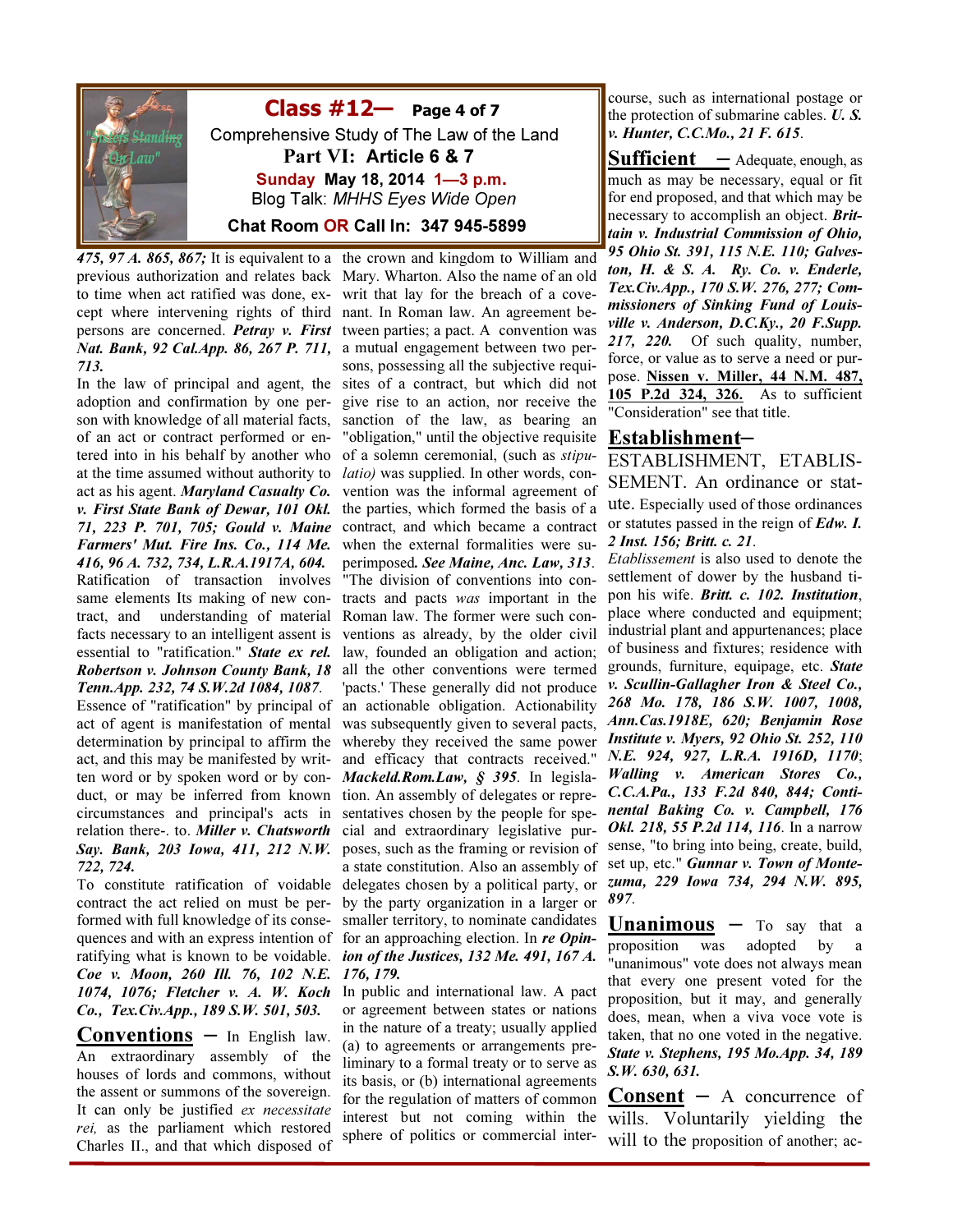

 $Class #12 - Page 5 of 7$  Comprehensive Study of The Law of the Land Part VI: Article 6 & 7 Sunday May 18, 2014 1—3 p.m. Blog Talk: MHHS Eyes Wide Open

Chat Room OR Call In: 347 945-5899

quiescence or compliance therewith. Lyons, C.C.A.Ohio, 290 F. 637, 640. 389. It supposes a physical power to 131, 135, 55 Cal. App.2d 322. act, a moral power of acting, and a serious, determined, and free use of these powers. Fonblanque, Eq. b. 1, c. 2, s. 1; New Jersey Mfrs' Casualty Ins. Co., 148 A. 790, 791, 106 N.J.L. 238. Consent is implied in every agreement. It is an act unclouded by fraud, duress, or sometimes even mistake. Heine v. Wright, 76 Cal.App. 338, 244 P. 955, 956. There is a difference between coninvolves a submission; but a mere submission does not necessarily involve consent. 9 Car. & P. 722. "Consent" is an active acquiescence as distinguished from "assent," meaning a silent acquiescence. People v. Lowe, 205 N.Y.S. 77, 78, 209 App.Div. 498. "Consent"means an active circumstance of concurrence; before another does the act charged. writing to furnish money or its equivabe used interchangeably. **Bartlett** v. Sundin, 169 N.Y.S. 391, 393, 182 App.Div. 117. "Consent" is sometimes synonymous merely with "waiver." Dahlquist v. Denver & R. G. R. Co., 52 Utah, 438, 174 P. 833, 844. See, also, Seegmiller v. Day, C.C.A.Ill., 249 F. 177, 178; Toledo Fence & Post Co. v.

Twin Ports Oil Co. v. Pure Oil Co., As used in the law of rape "consent" **D.C.Minn., 26 F.Supp. 366, 371.** means consent of the will, and submis-Agreement; the act or result of coming sion under the influence of fear or terror into harmony or accord. Glantz v. cannot amount to real consent. Hall-Gabel, 66 Mont. 134, 212 P. 858, 860. mark v. State, 22 Okl. Cr. 422, 212 P. Consent is an act of reason, accompa-322, 328. There must be an exercise of nied with deliberation, the mind weigh-intelligence based on knowledge of its ing as in a balance the good or evil on significance and moral quality and there each side. *I Story, Eq.Jur. § 222; Ler*- must be a choice between resistance and vick v. White Top Cabs, La.App., 10 assent. State v. Schwab, 109 Ohio St. So. 2d 67, 73. It means voluntary agree- 532, 143 N. E. 29, 31. And if woman ment by a person in the possession and resists to the point where further resisexercise of sufficient mentality to make tance would be useless or until her rean intelligent choice to do something sistance is overcome by force or vioproposed by another. People v. Kangi-lence, submission thereafter is not esser, 44 Cal. App. 345, 186 P. 388, "consent". People v. Mcllvain, 130 P.2d

> Independence – The state or condition of being free from dependence, subjection, or control. A state of perfect irresponsibility. Political independence is the attribute of a nation or state which is entirely autonomous, and not subject to the government, control, or dictation of any exterior power.

senting and submitting. Every consent underneath, as one's name; sub, under; "assent" is a passive act of concurrence  $N. Y.S. 2d$  853, 854. Also to agree in Perryman v. State, 63 Ga.App. 819, 12 lent. Jefferson County Farm Bureau v. S.E. 2d 388, 390. But the two terms may Sherman, 208 Iowa 614, 226 N.W. Subscribed – Literally to write scribere, to write; or, to write below a documentary statement, and in its popular meaning is usually limited to a signature at the end of a printed or written instrument. Corporation Commission of North Carolina v. Wilkinson, 201 N.C. 344, 160 S.E. 292, 294. In re Arcowsky's Will, 171 Misc. 41, 11 182, 185.

## Reminder Notes for Future Classes:

**State** - A People permanently occupying a fixed territory, bound together by common-law, habits, and custom into one body politic exercising, through the medium of an organized government, independent sovereignty and control over all persons and things within its boundaries, capable of making war and peace and of entering into international relations with other communities of the globe. Black's Law Dictionary  $4<sup>th</sup>$  Edition

### Parties to the Constitution – United States:

1. Moors – Supreme Authority, and

2. Union [United] States of America – Europeans, the People adopted into the Nation.

Status – The etymology of the word state comes from the latin "Status" – stare – to stand; Status – manner of standing, attitude, position, carriage, manner, dress, apparel; and other senses.

All **legislative** powers herein granted shall be vested in a **Congress of the** United States - Moors, which shall consist-[stands together with] of a Senate and House of Representatives – [members elected from the Union States]

### The 3 Great Departments of Government:

 $\triangle$  Legislative – pass law – this is appropriate if you comprehend that the Moors make up the United States and only the sovereign of the land can make any laws.

 $\triangle$  **Executive** – approve and execute the laws that have been passed.

• **Judicial** – expound and enforce the laws that have been passed.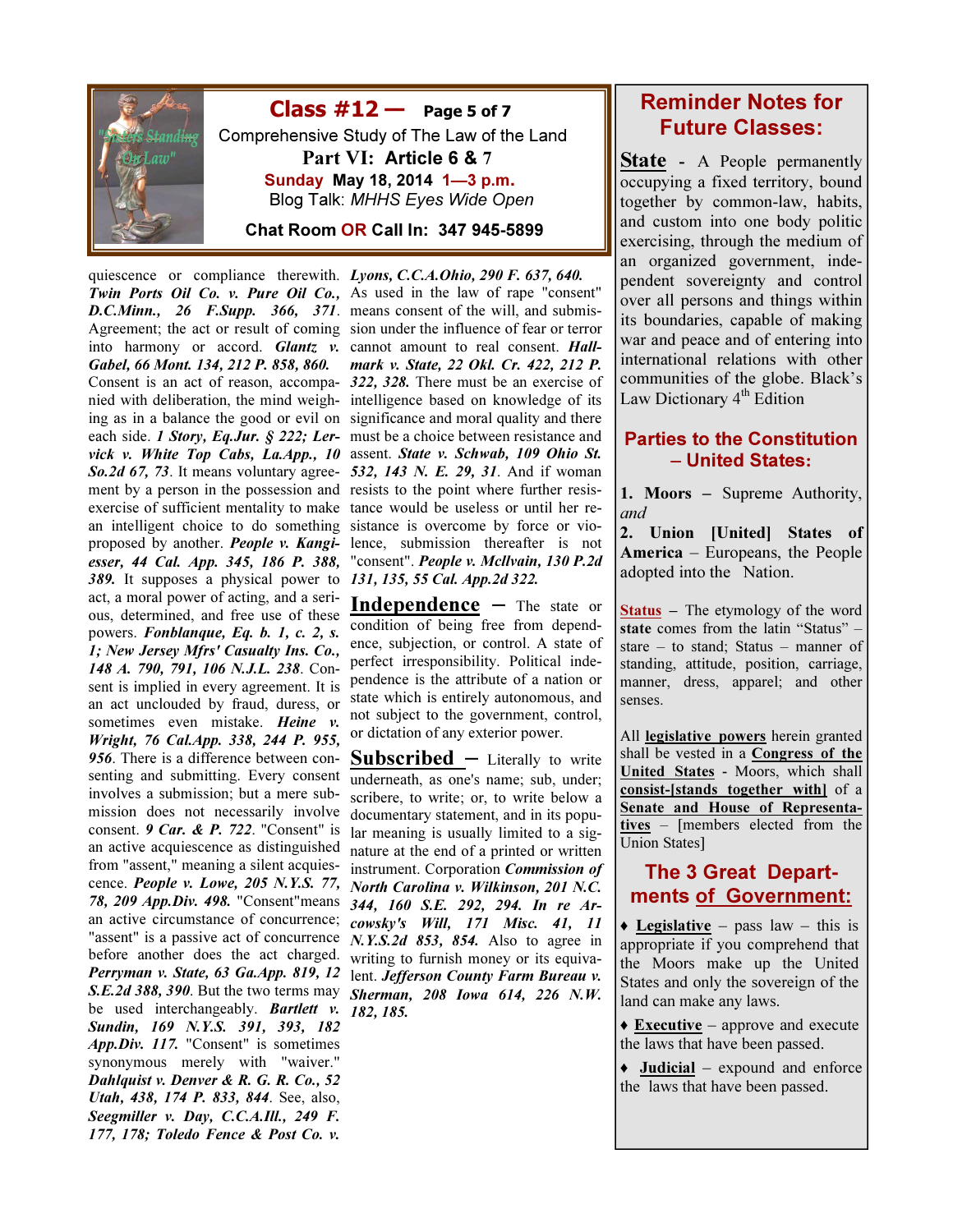

# 9 Lawful Questions:

- 1. What shall be valid against the United States?
- 2. Is there a secondary party that these things are also valid against?
- 3. Who is the United States?
- 4. The Constitution refers to the laws of the United States, and to all treaties made, or which shall be made. Under er whose authority can they be made only?
	- Who does that exclude from this activity/power?
	- What are all the treaties made under the authority of the United States as of the American Constitution 1791?
- 5. What is the Supreme Law of the Land?
	- How are they implemented?
- 6. Who is bound to the Supreme Law of the Land?
- 7. How are they bound?
- 8. What is the one thing that shall never be required as a qualification to any office or public trust under the United States?
	- What do you think a religious test is today?
	- And who is it being forced on?

## Group Discussion Question

9. "Done in Convention by the Unanimous Consent of the States present the Seventeenth Day of September in the Year of our Lord one thousand seven hundred and Eighty seven and of the Independence of the United States of America the Twelfth. In Witness whereof We have hereunto subscribed our Names," What do you think "the Independence of the United States of America the Twelfth" means specifically the "Twelfth"? Who is the party named in this section?